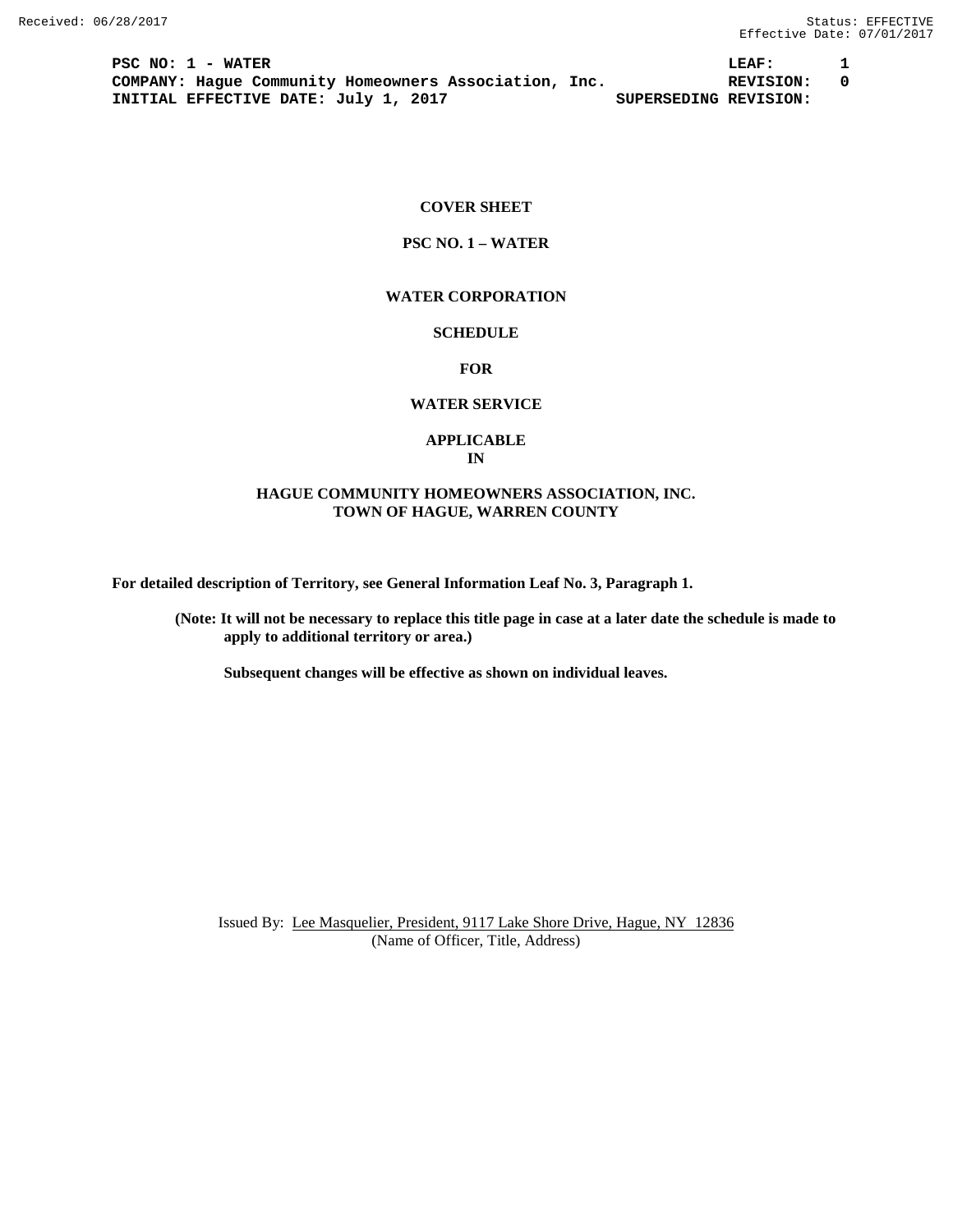PSC NO: 1 - WATER 2<br>
COMPANY: Hague Community Homeowners Association, Inc. **1988 18: 1988** REVISION: 0 **COMPANY: Hague Community Homeowners Association, Inc. REVISION: INITIAL EFFECTIVE DATE:** July 1, 2017 **1000** SUPERSEDING REVISION: **INITIAL EFFECTIVE DATE: July 1, 2017** 

# **TABLE OF CONTENTS**

|     | <b>GENERAL INFORMATION</b>                                 | <b>LEAF NO.</b> |
|-----|------------------------------------------------------------|-----------------|
| 1.  | Territory                                                  | 3               |
| 2.  | Application for Water Service                              | 3               |
| 3.  | Deposits - Security                                        | 3               |
| 4.  | Deposits - Interest                                        | $\overline{4}$  |
| 5.  | Deposits - Return                                          | $\overline{4}$  |
| 6.  | Deposits - Other                                           | $\overline{4}$  |
| 7.  | <b>General Rules</b>                                       | $5 - 6$         |
| 8.  | Metered Service                                            | $6 - 7$         |
| 9.  | <b>Unmetered Service</b>                                   | $\tau$          |
| 10. | <b>Extension of Mains</b>                                  | $\tau$          |
| 11. | Discontinuance of Service - Non-payment                    | $7 - 8$         |
| 12. | Discontinuance of Service - Other                          | $8-9$           |
| 13. | Discontinuance of Residential Service - Special Procedures | 9               |
| 14. | <b>Deferred Payment Agreements</b>                         | 9               |
| 15. | <b>Complaint Handling Procedures</b>                       | 10              |
| 16. | <b>Restoration of Service</b>                              | $10 - 11$       |
| 17. | <b>Interest on Customer Overpayments</b>                   | 11              |
| 18. | Regulation                                                 | 11              |
|     | <b>RATES</b><br>Service Classification No. 1               | 12              |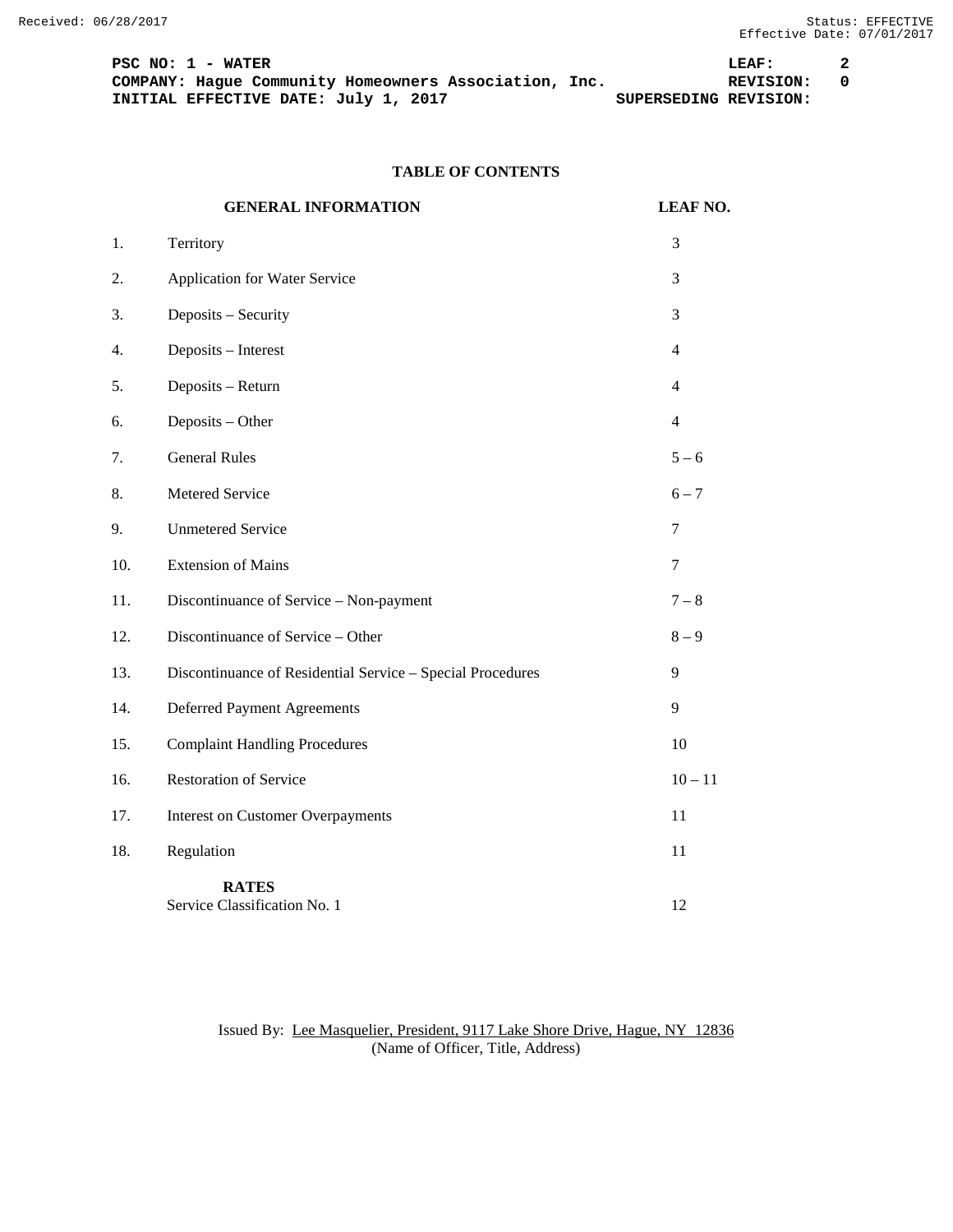**PSC NO: 1 - WATER LEAF: 3 COMPANY: Hague Community Homeowners Association, Inc. REVISION: 0 INITIAL EFFECTIVE DATE: July 1, 2017 SUPERSEDING REVISION:**

### **GENERAL INFORMATION**

1. Territory

Service Provided to Members of Hague Community Homeowners Association, Inc. Town of Hague, Warren County

- 2. Application for Water Service
	- A. Applicant must be a member of Hague Community Homeowners Association, Inc.
	- B. Written application for service may be required.
	- C. A separate application may be required for each premise.
	- D. Premises may be subject to inspection by the Association.
	- E. Applications need not be accepted from customers with charges due on any water accounts with the Association. The Association must accept an application if the customer enters into a deferred payment agreement.
	- F. Service pipe installations are subject to Association approval.
- 3. Deposits Security
	- A. As a condition of receiving service, the Association may require a deposit from customers that are delinquent (having a bill remaining unpaid 23 days from the date mailed), seasonal, short term or temporary or who have had service terminated for non-payment during the preceding 6 months. In addition, a deposit may also be required from a non-residential customer whose credit has not been established with the Association. A delinquent customer shall be provided with a written notice 20 days before the deposit is assessed which states that failure to make timely payments will permit the Association to require a deposit from such customer.
	- B. Deposits from applicants and customers may not exceed two times the estimated average monthly bill for a calendar year, except in the case of customers whose usage varies widely where deposits may not exceed twice the average monthly bill for the peak season.
	- C. The Association shall perform an annual review of the billing history of every customer who has a deposit with the Association to assure that a deposit is still required under (3A) above and that the amount of the deposit conforms with (3B) above. The Association reserves the right to review the deposit at any time. If a review shows that the deposit held falls short of the amount the Association may require by 25 percent or more, the Association may require the payment of an additional amount. If a review shows that the deposit held exceeds the amount required by 25 percent or more, the Association shall refund the excess to the customer. The customer may request a downward revision of the deposit.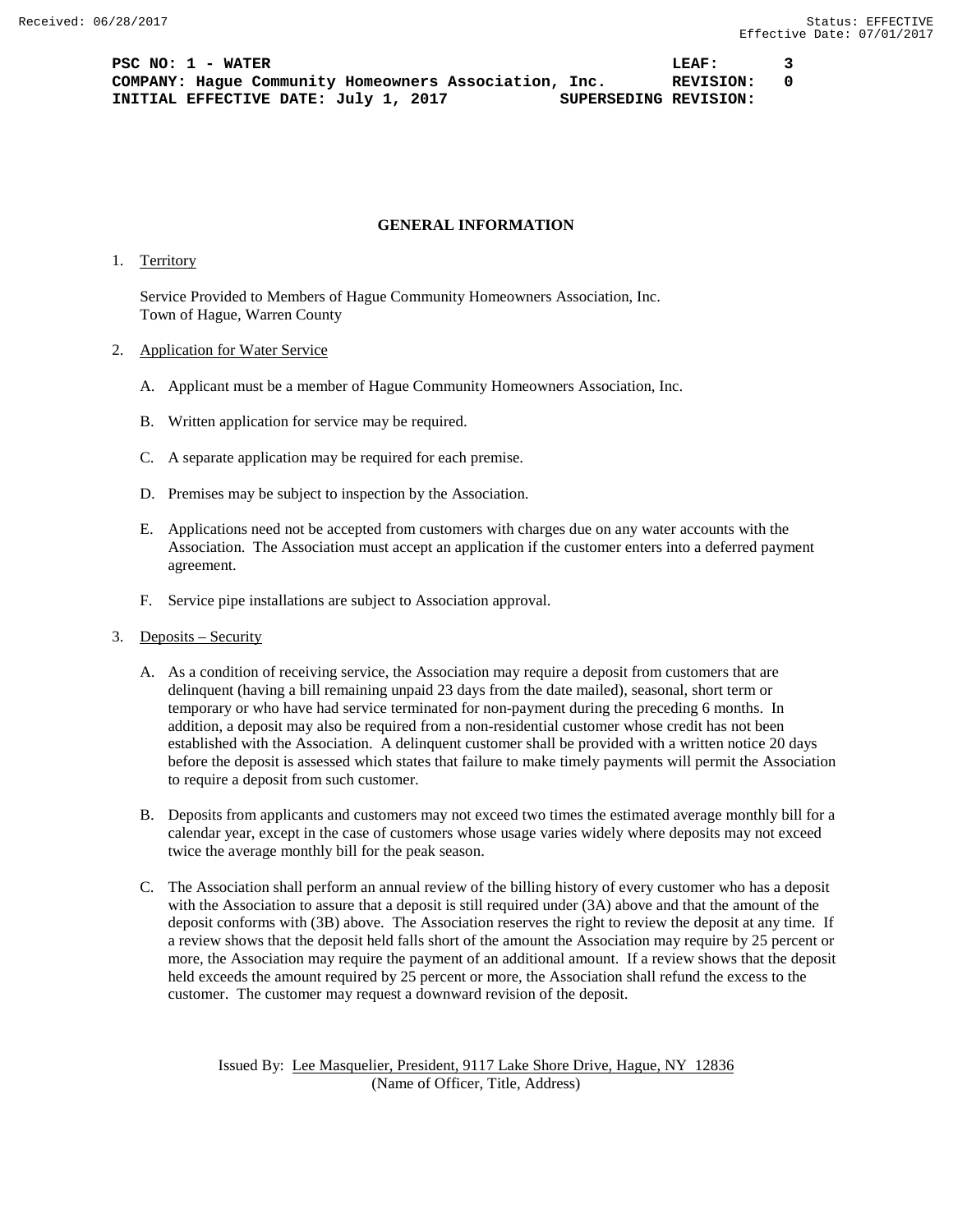**PSC NO: 1 - WATER LEAF: 4 COMPANY: Hague Community Homeowners Association, Inc. REVISION: 0 INITIAL EFFECTIVE DATE: July 1, 2017 SUPERSEDING REVISION:**

## **GENERAL INFORMATION**

#### 4. Deposits – Interest

Every deposit shall earn simple interest at the rate per annum prescribed by the Public Service Commission. The interest must be paid to customers when the deposit is returned. If the deposit has been held for 12 consecutive months or more, the interest must be credited to the customer no later than the first bill rendered after the next succeeding first day of October and at the end of each succeeding 12 month period.

#### 5. Deposits – Return

- A. The Association shall return to a customer a deposit or portion of a deposit and all interest thereon no more than 30 days after:
	- (1) the day the account is closed and all bills are paid; or
	- (2) the date of the first bill for service rendered after a 12 month period during which time the customer was not delinquent, provided there is no other basis for the Association to request a deposit; or
	- (3) a review of the deposit shows that a reduction of the deposit is warranted.
- B. A deposit or portion of a deposit plus interest thereon that is subject to return may be credited to the customer's account in the amount of any outstanding charges. If any balance remains, a refund check shall be issued.
- 6. Deposits Other
	- A. In the event that the applicant desires service for a trailer or other non-permanent structure, he shall deposit with the Association all costs of the connection of such service. Said deposit shall bear simple interest as required above and shall be refunded at the end of 10 years, or sooner in the event that a permanent structure for such service connection is completed.
	- B. The Association may also require deposits from customers to guarantee future payments as set forth in lawn sprinkler, main extension, or other forms of contracts which are in a form approved by the Public Service Commission. The interest rates for these deposits will be the same as the interest rates for security deposits and such interest will be credited to the customer as prescribed by Commission rules.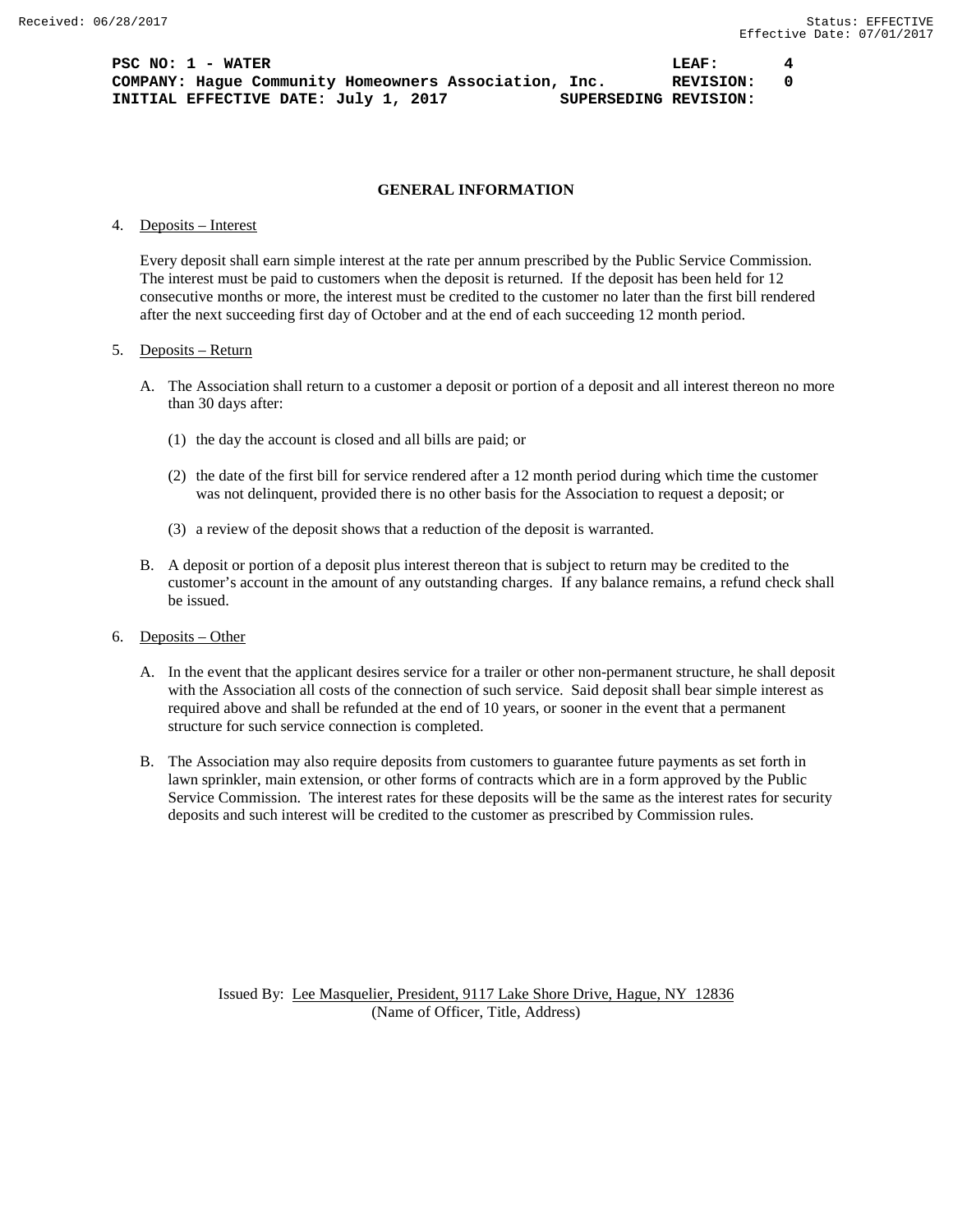## **GENERAL INFORMATION**

## 7. General Rules

- A. Customers must provide 10 days' written notice prior to the date on which termination of service is requested or prior to a change of occupancy, until which date the customer will be responsible for payment of service.
- B. Fire hydrants shall not be used without the written permission of the Association or unless in conformance with filed fire protection tariff provisions.
- C. The Association will not be liable for damage resulting from the presence of its facilities, supply, or use of water service, except damage resulting from gross negligence of the Association.
- D. The Association may shut off water in its mains to make repairs and extensions. Where possible, proper advance notice will be made to customers affected.
- E. The use of water for sprinkling, swimming pools, or other less essential uses may be restricted or prohibited where such use may unreasonably reduce the adequacy of service for other domestic purposes.
- F. There must be a separate service for each premise.
- G. Installation of service pipes and mains will not normally be made when the ground is frozen.
- H. The customer is responsible for service pipes and plumbing within the property line. Any plumbing work done on the customer's service pipe is subject to approval by the Association. No underground work shall be covered up until it has been inspected and approved by the Association.
- I. All leaks on customer premises or the customer portion of the service pipe must be repaired as soon as possible.
- J. All mains, services (up to the property line) and other water system facilities will be maintained and replaced by the Association.
- K. The Association will supply water in the distribution system at pressures between 20 and 100 pounds per square inch (psi) and will strive, where practicable, to maintain a normal working pressure of 60 psi with a minimum of 35 psi. If the Association makes changes to its system which cause the pressure to increase to over 100 psi to existing customers, the Association will be responsible for the first installation of the necessary equipment in the customer's premises. From that point on the equipment will be considered part of the customer's internal plumbing and the customer will be responsible for its maintenance or replacement. If a water pressure reducing valve, in the customer's or applicant's opinion, is necessary or desired to safeguard the plumbing, it is the customer's or applicant's responsibility to purchase, install and maintain this equipment. Where a pressure reducing valve is used it is also advisable to install a suitable pressure relief valve. All installations will comply with the local building codes and standards and are considered a part of the customer's internal plumbing.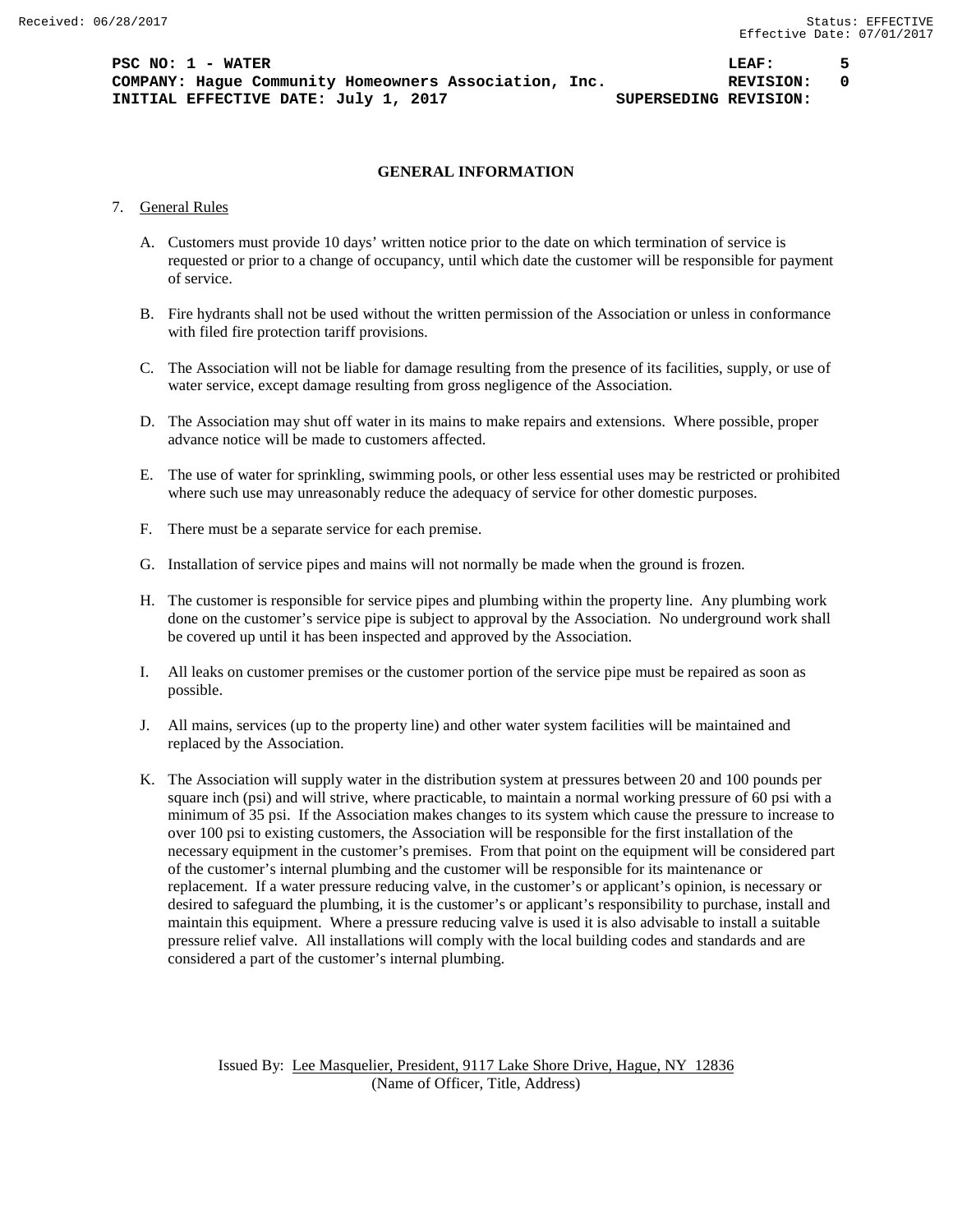**PSC NO: 1 - WATER LEAF: 6 COMPANY: Hague Community Homeowners Association, Inc.**  $REVISION: 0$ **INITIAL EFFECTIVE DATE:** July 1, 2017 **SUPERSEDING REVISION:** 

### **GENERAL INFORMATION**

- L. Where an applicant is seeking service at an elevation or gradient which could not otherwise be adequately serviced by existing plant, the Association will require that the applicant bear the additional cost of providing such extraordinary service, or in the alternative, require the applicant to purchase, install and maintain the necessary special equipment, such as a hydro-pneumatic system, needed to serve the premises. The installation of a hydro-pneumatic system as part of the customer's internal plumbing may be subject to approval of the Health Department and should comply with local building codes and standards.
- M. Cross connections to water sources other than the Association's or with other facilities are strictly prohibited. Customers must, at their expense, install and maintain such backflow prevention devices as may be required by the Association in accordance with good water works practice or applicable laws or regulations.
- N. Customers must permit Association representatives to enter their premises on reasonable request for purposes relating to the operation and maintenance of the Association's system, including inspection of the customer's and the Association's facilities, installation, reading, testing, replacement and removal of meters, and terminating and restoring service.
- O. No person shall maliciously, willfully or negligently break, damage, destroy, uncover, deface, block access to or tamper with any pipe, valve, meter, structure, appurtenance or equipment which is a part of the water works system.
- 8. Metered Service (if applicable and provided for in Service Class No. \_\_\_ or Nos. \_\_)
	- A. A meter of a type approved by the Commission is required for each premise.
	- B. The Association will furnish, install, and maintain the meter. Unless the meter register is set at zero, the Association shall attach a tag with the date and meter dial reading at the time of installation.
	- C. The customer will provide a location for the meter acceptable to the Association and will be responsible for the cost of repairing damage resulting from human interference, frost, backflow of hot water, or other such causes.
	- D. Where the Association agrees it is necessary to set a meter outside the building, it shall be installed at the expense of the customer in a pit acceptable to the Association which is both water-tight and frostproof. The cover of the pit shall be fastened with a convenient locking device. Where the distance from the property line to the front wall of the building is greater than 75 feet, the Association may require that the meter be set in a pit at or near the property line. If the pit is to be installed on property not owned or controlled by the customer, written consent of the owner of the property shall be obtained prior to the installation.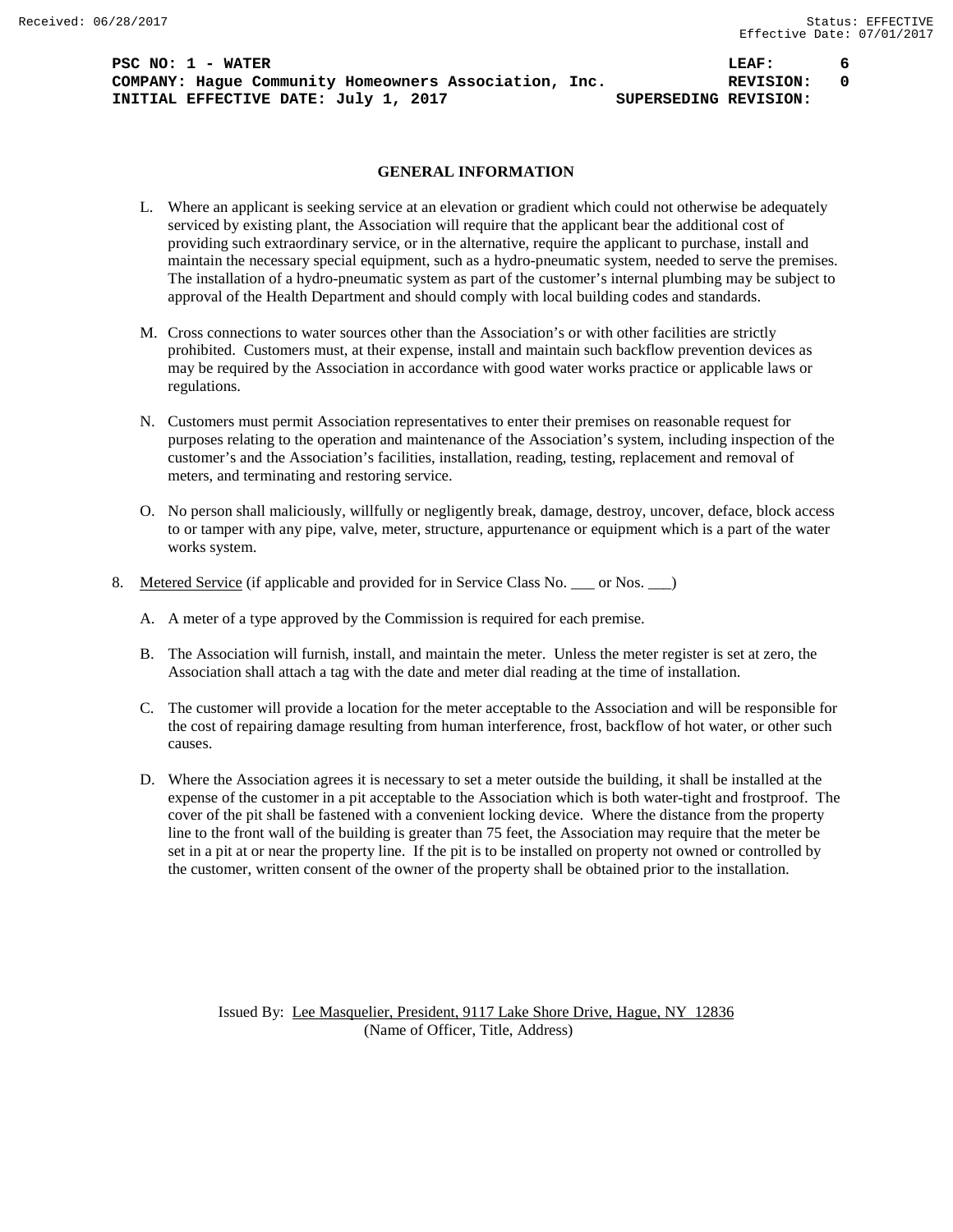**PSC NO: 1 - WATER LEAF: 7 COMPANY: Hague Community Homeowners Association, Inc. REVISION: 0 INITIAL EFFECTIVE DATE:** July 1, 2017 **SUPERSEDING REVISION:** 

## **GENERAL INFORMATION**

- E. The Association reserves the right to remove, test, and replace the meter.
- F. The Association shall afford the customer an opportunity to verify the final reading of any water meter removed from the premises and obtain the customer's signature on a meter removal card which shows the date removed and the reading.
- G. Meters will be tested in conformance with rules of the Public Service Commission. In the case of a disputed account involving the accuracy of the meter, the Association will have the meter tested upon the request of the customer. Should the customer request to have a second meter test within 1 year, the customer will be responsible for the actual cost incurred to have the meter tested including the cost to remove the meter, payable in advance to the Association. This fee will be refunded if the meter's final weighted average is found to register in excess of 100 percent. Adjustments in bills for over-registration of the meter will be made in accordance with the current rules of the Public Service Commission.
- H. Bills will show meter readings and the dates read.
- I. Bills will be reasonably estimated where a meter has been inaccessible and will be so indicated on the bill.
- J. Where a meter has ceased to register or its percentage of accuracy cannot be determined, an estimated bill for the current period may be rendered. For all other periods the bill shall be the minimum applicable charge.
- 9. Unmetered Service (if applicable and provided for in Service Class No. \_\_\_ or Nos. \_\_\_)

All applicable provisions of this tariff shall apply.

10. Extension of Mains

Mains will be extended in conformance with Commission Rules and Regulations found in 16 NYCRR, Part 501.

11. Discontinuance of Service – Non –Payment

Service may be discontinued under the following provisions: for non-payment of any amount due for water supplied, for failure to make any payment due under a deferred payment agreement or for meter repairs (see Section 8C), for failure to post a required deposit or for failure to pay any fee or charge accruing under the contract or tariff.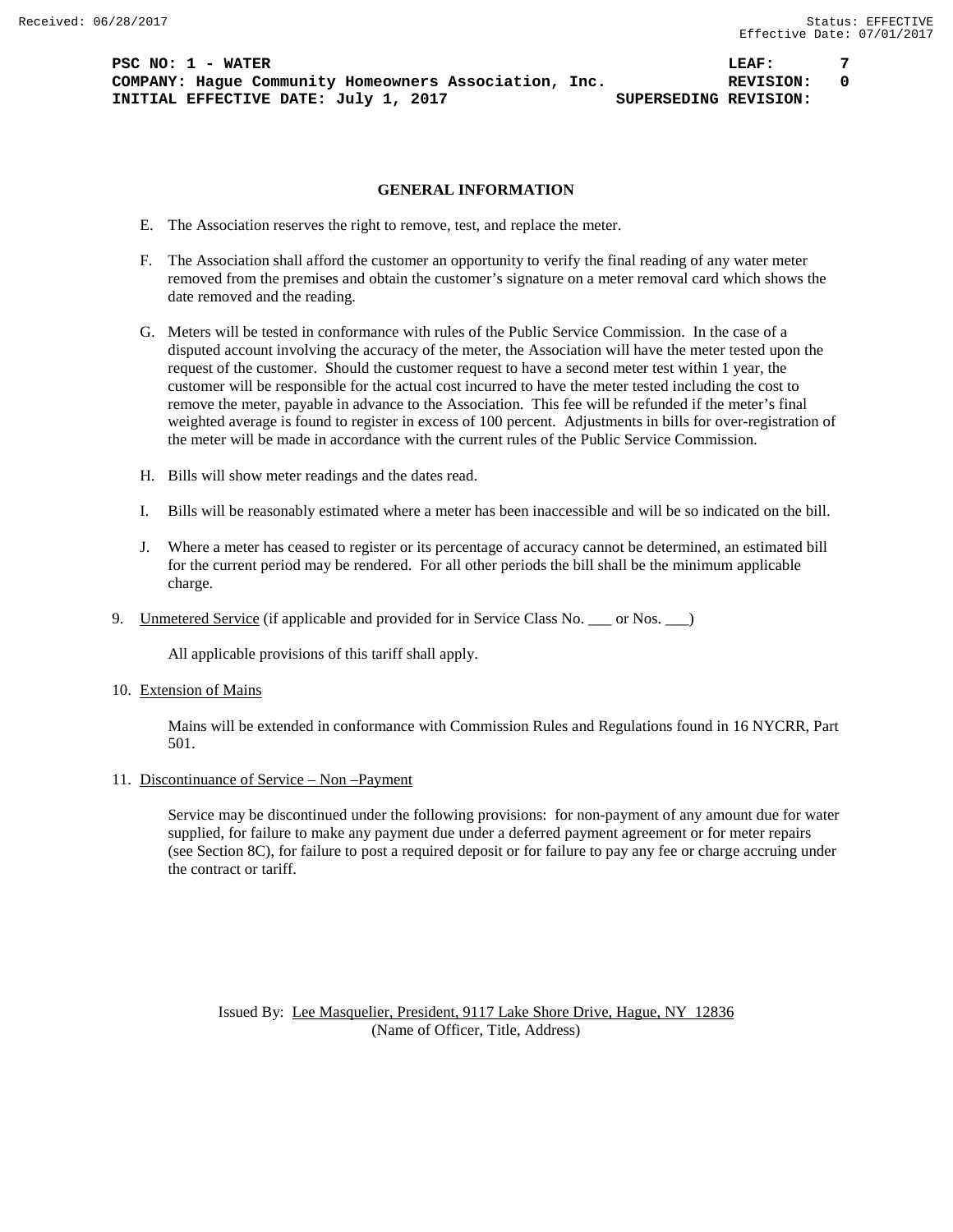**PSC NO: 1 - WATER LEAF: 8 COMPANY: Hague Community Homeowners Association, Inc. REVISION: 0 INITIAL EFFECTIVE DATE: July 1, 2017 SUPERSEDING REVISION:**

## **GENERAL INFORMATION**

- A. A bill not paid within 23 days of mailing is considered delinquent, and the Association may discontinue service after complying with 16 NYCRR, Part 533 which requires: (1) 15 days written notice if served personally, or (2) 15 days after a registered letter containing such notice has been signed or refused, or (3) 18 days after mailing written notice in a post-paid wrapper. Service will not be re-established until payment of all proper arrears, charges and deposits is made or a deferred payment agreement is entered into. Receipt of a subsequently dishonored negotiable instrument in response to a notice of discontinuance shall not constitute payment of the customer's account and the Association shall not be required to issue additional notice prior to discontinuance. There will be a charge for processing all returned checks equal to the bank charge plus a handling fee of \$5.00 (not to exceed the maximum allowed by Section 5-328 of General Obligations Law).
- B. The Association will not discontinue service to residential premises for non-payment of bills on a Friday, Saturday, Sunday, public holiday (as defined in General Construction Law), or on a day on which the utility's main office is closed. Discontinuance can only take place from Monday to Thursday between the hours of 8 a.m. and 4 p.m.
- C. The Association will not discontinue service for non-payment of bills to any person or entity receiving public assistance if the payment for such service is to be paid directly by the Department of Social Services or by the local Social Services representatives.
- 12. Discontinuance of Service Other
	- A. Service rendered under any application, contract or agreement may be discontinued by the Association after reasonable notice for any of the following reasons:
		- (1) For willful or indifferent waste of water due to any cause or for non-authorized use of water.
		- (2) For failure to protect from damage the meter and connection, or for failure to protect and maintain the service pipe or fixtures on the property of the customer in a condition satisfactory to the Association.
		- (3) For tampering with any meter, connections, service pipe, curb cock, seal or any other appliance of the Association controlling or regulating the customer's water supply.
		- (4) For failure to provide the Association's employees reasonable access to the premises supplied, or for obstructing the way of ingress to the meter or any other appliances controlling or regulating the customer's water supply.
		- (5) In case of vacancy of the premises.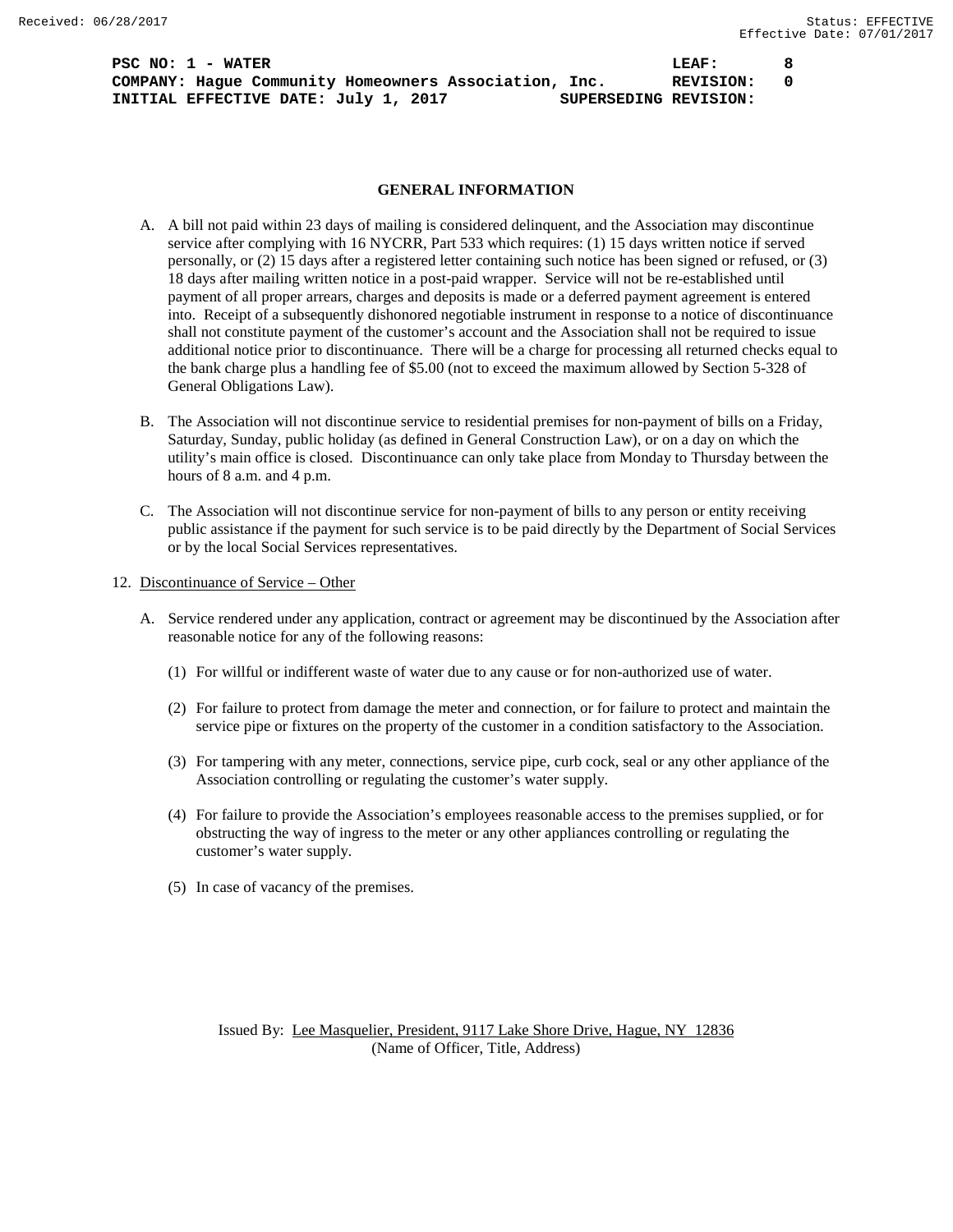#### **GENERAL INFORMATION**

- (6) For cross connections.
- (7) For submetering or reselling water.
- (8) For non-compliance with water usage restrictions.
- (9) For violation of any rule or regulation of the Association as filed with the Public Service Commission, provided such violation affects the reliability or integrity of the water system.
- B. Written notice of discontinuance of service shall contain the information required by 16 NYCRR Section 533.3 and will be given except in those instances where a public health hazard exists.
- C. The Association may, at any time, temporarily discontinue water service in case of accident, or for the purpose of making connections, alterations, repairs, changes, etc.
- D. Except as stated in the preceding paragraph, or in the case of a violation that threatens the integrity of the water system, the Association shall not discontinue service to any customer on a Friday, Saturday, Sunday, Public Holiday or on a day when the Association is not open for business. Public Holiday shall refer to those holidays defined in the General Construction Law.

## 13. Discontinuance of Residential Service – Special Procedures

If termination of service would result in serious impairment to health and safety, the Association must delay the termination of service or, if service has already been terminated, must restore service, for thirty days under the following conditions.

- A. all occupants are either blind, disabled, 62 years of age or older or 18 years of age or under;
- B. a medical emergency exists; or
- C. if heating would be affected between November 1 and April 1.

It is the customer's responsibility to notify the Association that such conditions exist and to provide any required documentation. The Association may require that the customer make appropriate arrangements to pay any arrears as well as pay current bills.

## 14. Deferred Payment Agreements

In addition to those circumstances in Section 13, the Association will consider granting customers reasonable payment terms in cases where a customer is threatened with termination of service, or where the Association has issued a backbill to a customer. Any such agreement may require the customer to make a reasonable down payment, and to pay bills when issued.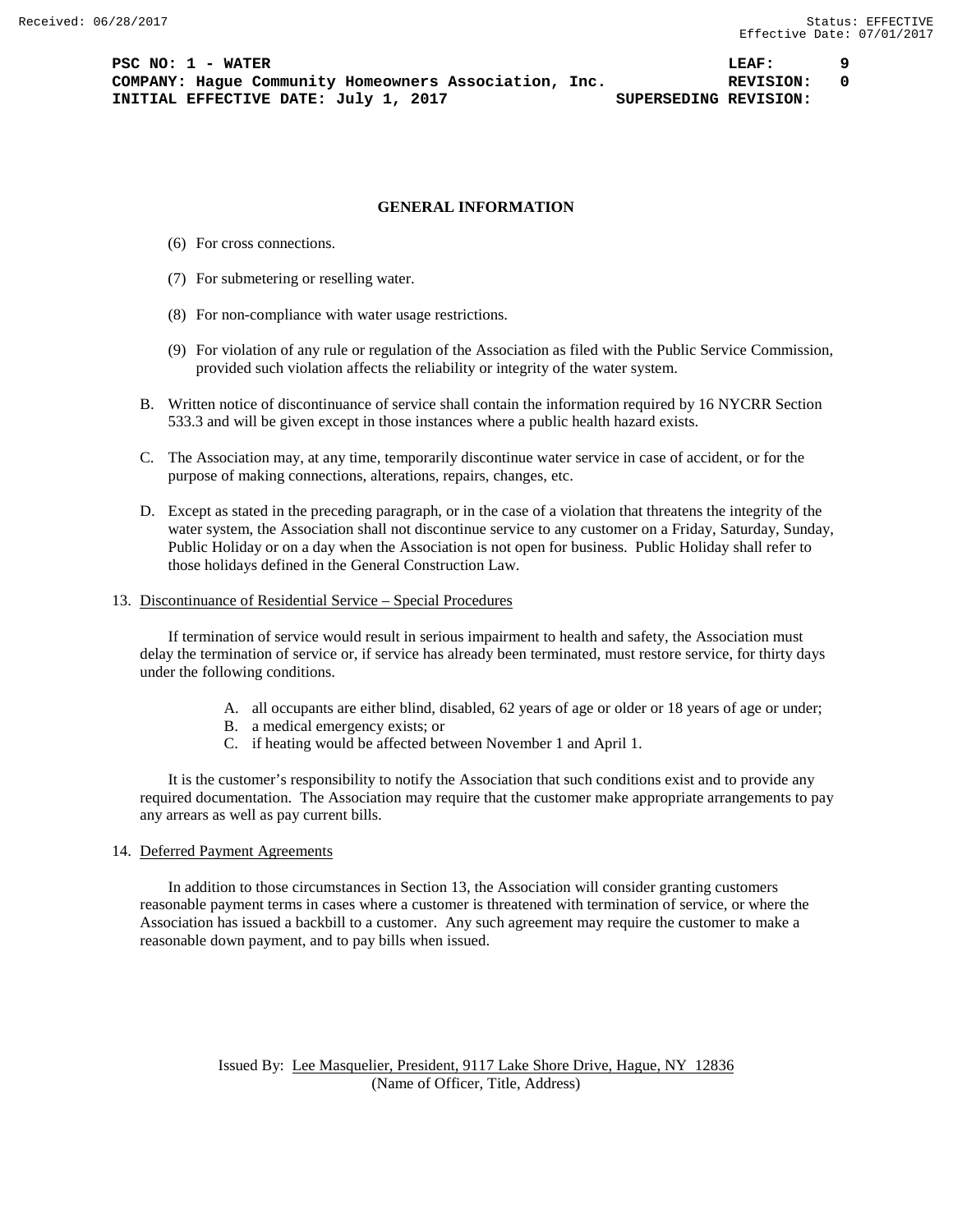**PSC NO: 1 - WATER 10 LEAF: 10 COMPANY: Hague Community Homeowners Association, Inc. REVISION: 0 INITIAL EFFECTIVE DATE:** July 1, 2017 **SUPERSEDING REVISION:** 

## **GENERAL INFORMATION**

#### 15. Complaint Handling Procedures

- A. The Association will promptly investigate and evaluate all complaints received from customers regarding bills for service rendered or required deposits. The results of the Association's findings will be reported to the customer. During the period of investigation and evaluation, service will not be discontinued, nor shall a new notice of termination be issued, provided, however, that the customer will be required to pay the undisputed portion of any balance due, which may include for current usage.
- B. After the completion of such an investigation, if the Association determines that the disputed service has been rendered, or that the disputed charge or deposit is proper in whole or in part, the Association may require that the full bill or deposit be paid. Appropriate notices of the determination shall be given to the customer, and where notice of discontinuance of service was previously sent, or is served with the determination, such notice shall include a statement advising the customer of the availability of the Commission's complaint handling procedures, including the address and telephone number of the Department's Consumer Services Division. Where prior notice of discontinuance was sent, Association procedure provides for discontinuance of service if customer fails to pay the proper amount due and owing within 5 days after notice of the Association determination was served personally on the customer or at least 8 days after mailing of the notice. Under no circumstances will discontinuance of service occur if so precluded by the Commission.
- C. In situations where the complaint procedures of the Commission have been invoked and it is determined that the disputed service has been rendered or that the disputed charge or deposit is proper and prior notice of discontinuance was sent, a customer's service will not be discontinued for failure to pay the amount found due and owing until at least 5 days after notice of the Commission's determination, where personal service is made, or at least 8 days after mailing of such a notice.

#### 16. Restoration of Service

A charge will be made to restore service after discontinuance at the customer's request, for non-payment or for violation of these rules.

This charge or charges will be at a rate agreed upon by the members of the Association and will appear on all written notices or discontinuance of service. Any member has the right to request that the Department of Public Service investigate the charges.

In a case where service is being restored after discontinuance for non-payment, the Association may require full payment of all arrears as well as the restoration of service charge. If the Association and the member have entered into some form of payment agreement the agreed upon down payment may be required before service will be restored.

If it becomes necessary to disconnect service at the main because of willful acts of a member, the service restoration charge will include the actual costs incurred by the Association to disconnect and reconnect the service.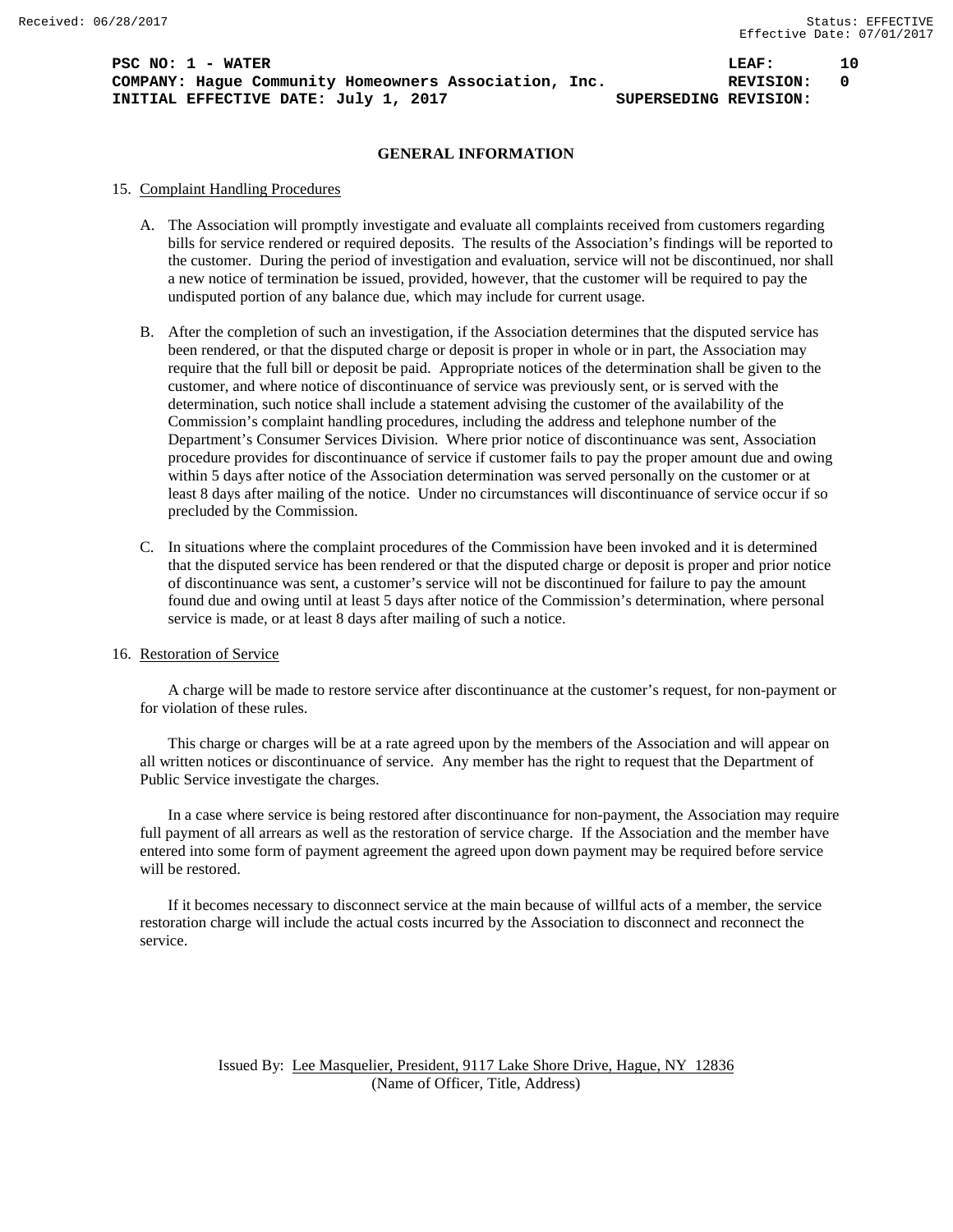**PSC NO: 1 - WATER LEAF: 11 COMPANY: Hague Community Homeowners Association, Inc. REVISION: 0 INITIAL EFFECTIVE DATE:** July 1, 2017 **SUPERSEDING REVISION:** 

## **GENERAL INFORMATION**

#### 17. Interest on Customer Overpayments

The Association will provide interest on a customer overpayment as follows:

- A. A customer overpayment is defined as payment by the customer to the Association in excess of the correct charge for water service supplied to the customer which was caused by erroneous billing by the utility.
- B. The rate of interest on such amounts shall be the greater of the unadjusted customer deposit rate or the applicable late payment rate, if any, for the service classification under which the customer was billed. Interest shall be paid from the date when the customer overpayment was made, adjusted for any changes in the deposit rate or late payment rate, and compounded monthly, until the date when the overpayment was refunded.
- C. The Association will not pay interest on customer overpayments that are refunded within 30 days after such overpayment is received by the Association.
- 18. Regulation

All matters, rules and other situations concerning the rendering of water service which are not specifically covered herein or in a provision of the New York State Codes, Rules and Regulations and which are subject to the jurisdiction of the Public Service Commission, and for which a customer and the Association cannot agree as to an equitable and fair solution will be referred to said Commission to be resolved. Either the customer or the Association may request that a rule or provision of this tariff be changed for a particular situation.